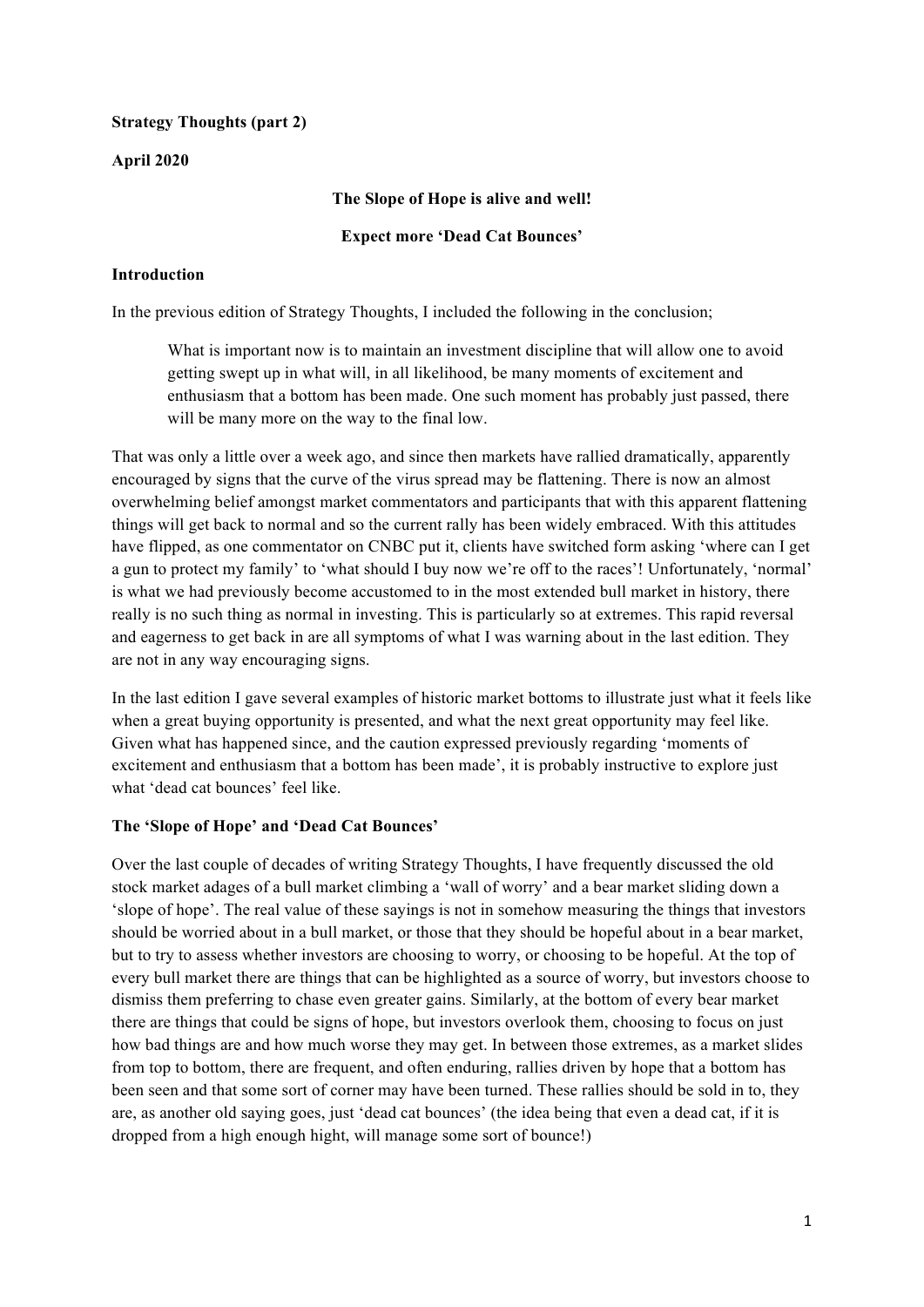It is therefore very worrying that over the last couple of weeks, as markets have rebounded from historically depressed lows, commentators and investors have all almost universally celebrated that 'the worst may be over';

The Dow Surged 691 Points Because Investors Have More Hope Covid-19 Will Be Beat Barron's March 30<sup>th</sup>.

**'A** glimmer of hope': Stocks, oil jump on signs of a Chinese manufacturing recovery and progress in the coronavirus fight in Europe **Markets Insider 31st March** 

**The stock market may have already bottomed:** Yahoo Finance April 6, 2020

'The worst is behind us' — the most attractive risk-reward in years means it is time to buy stocks, Morgan Stanley says April 7, 2020

"Kudlow says the Fed is sitting with the ultimate bazooka. Do you Want to fight that? I don't think so." CNBC 8/4/2020

**Majority of Vanguard investors holding steady during market volatility** March 27, 2020

In addition to these anecdotal headlines it was particularly alarming to see the results of a very recent New York Fed survey showing that consumers are as optimistic as they have ever been that stock prices will be higher twelve months from now, this at the same time as their expectations for employment and the economy are plunging.

# **Americans think the stock market will still rise as the rest of the economy sinks**



This is not the expectational backdrop one would expect to see if an important low had indeed been made, however, it is exactly the backdrop one should expect to see in response to the first rally in a still unfolding bear market falling from an historic expectational and valuation peak. Just as it was useful to examine the characteristic, or feel, of various important bottoms, it is useful now to review a number of 'dead cat bounces' in the early stages of bear markets after similar historic peaks.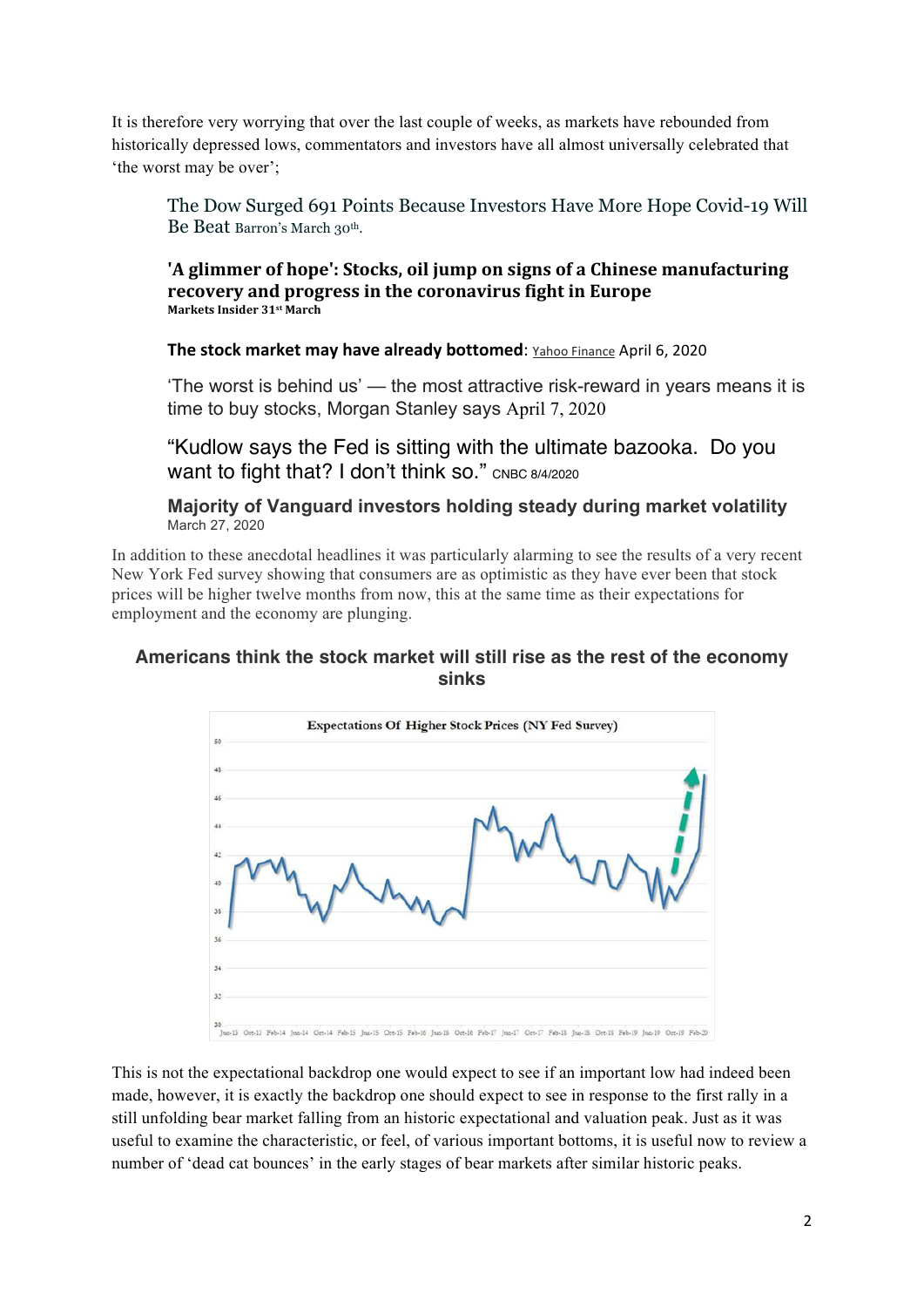### **Dead cat bounces**

The most recent historic US equity market peak was in 2007, immediately ahead of the GFC, however, it is interesting to see the similarity of attitudes present in initial 'dead cat bounces' in commodities such as gold in the early eighties, technology stocks in 2000, Japan in the early nineties and arguably the biggest bear market and biggest 'dead cat bounce' of all, the US in the thirties.

# **The GFC**

The chart below shows the path of the Dow Jones Industrial Average through its worst bear market since the thirties.



Having peaked at 14,198 in early October 2007 the Dow fell almost 20% to a low of 11,693 in late January 2008, this was the worst slide the market ad experienced since the very early 2000s. From that low point the market staged a rally and then in early March retested those lows, falling to 11,731. From there it rallied over the next couple of months recouping more than half of what had been lost since the peak. This rally was accompanied by an amazing chorus of 'the worst is now over'. In the July 2008 edition of Strategy Thoughts I described what markets had been through as follows;

In Thoughts and Observations in early May, "The worst is over – Oh Yeah", I raised the concern that what we may have been through with the then recent rally in markets may have only been the 'eye of the storm'. It now seems that this may have been the correct interpretation of what had been happening, markets have once again rolled over and some have fallen to new lows.

One of the key things that highlighted that March was unlikely to have been an important low was the wave of proclamations from respected commentators that 'the worst was over'. As I illustrated back then, and hopefully have highlighted again in this Strategy Thoughts, that is not the backdrop or media commentary that tends to accompany important bottoms and may point to markets, unfortunately, still being in the 'denial' stage. It is possible that with the recent weakness markets may have now moved into the 'concern' phase, but even with some of the falls that have now been recorded it seems that final 'capitulation' for many markets still lies ahead.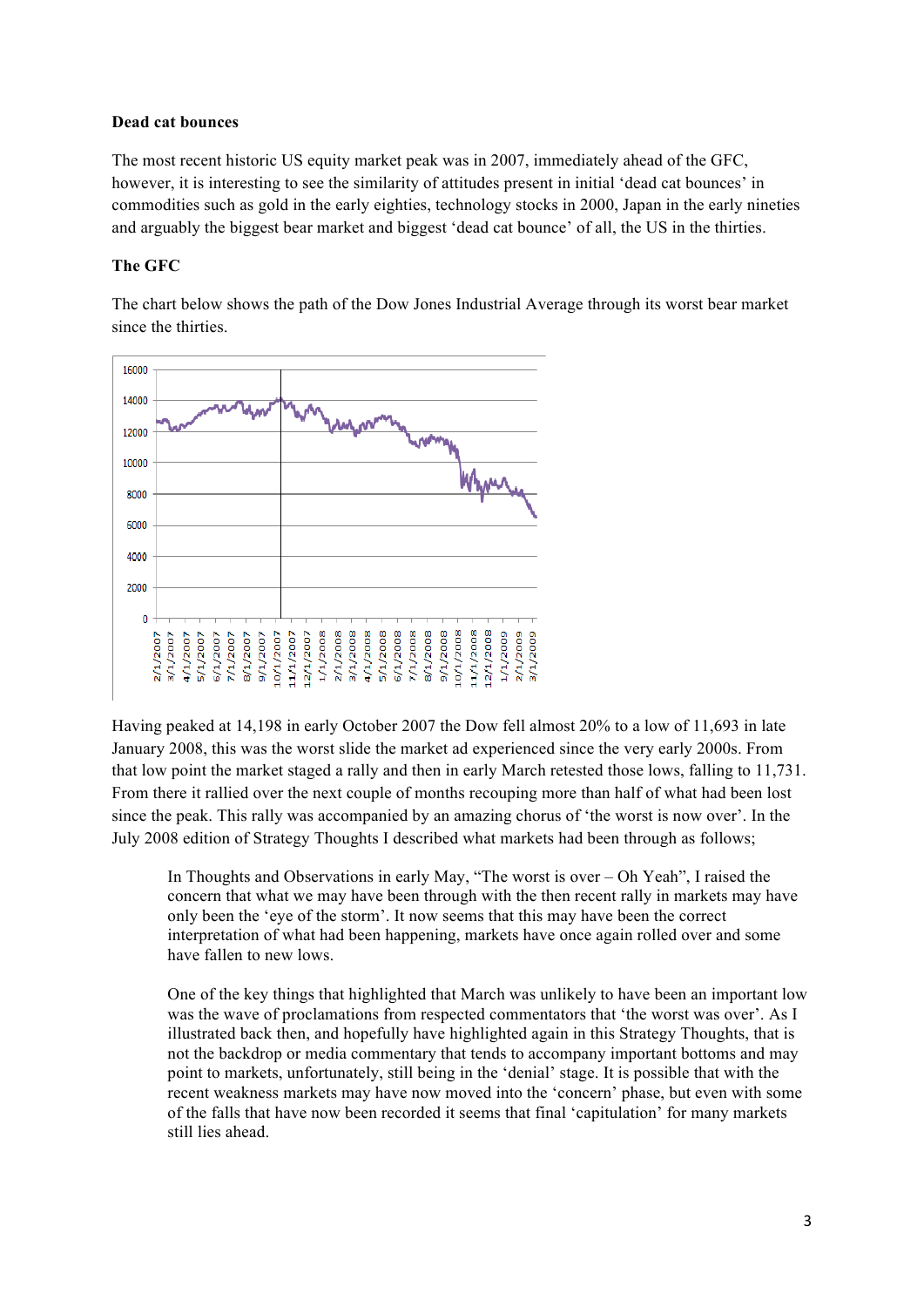In some ways it feels like history is repeating, or at least echoing, now. The way I look at markets, that is from an expectational stand point, has not changed in the intervening twelve years, and just as I am concerned now with the alacrity that so many are ready to declare that a bottom has been seen, I was twelve years ago too. In the introduction to the Thoughts and Observation article I referred to in the July 2008 Strategy Thoughts I wrote;

Nonetheless, there is at least one interesting parallel between the current turmoil and that associated with the great depression of the early 1930's. That is the eagerness with which many other commentators, particularly perhaps those with substantial 'skin in the game', are to declare to anyone who'll listen that;

# **"The worst is over"**

This was after a less than 20% correction, but on the way to what would be a massive bear market, one that would witness several more 'worst is over' 'dead cat bounces' before the final low in March 2009 that by then virtually no one believed in.

### **Gold**



In January 1980 gold rocketed to an incredible all time high of \$850 and it had become darling asset of most investors as an inflation hedge during the inflation ravaged decade of the 1970s.

From that amazing peak gold dramatically reversed and by mid March it had fallen 44% in value to \$480. This was the metal's worst set back in years but its fortunes soon turned around as inflation continued to soar. US inflation finally peaked at an annual rate of close to 15% in April of 1980, this number would have been released in May and expectations were that inflation was set to continue at these uncomfortable levels. With inflation stubbornly high gold reversed from its March low and rallied dramatically, by close to 50%, to \$715 over the next six months. Throughout this period institutional investors and central banks maintained their belief, and holdings, in gold. Unfortunately, that belief and comfort was misplaced, over the next eighteen years gold would continue to slide and eventually become a substantially reduced position in any investor's portfolio. There would be several more 'dead cat bounces' along the way, fuelled by albeit ever reducing amounts of hope, until in the late nineties headlines such as "Death of Gold" and "Bullion goes Bust" appeared and then the eventual bottom came in 1999, just as the Bank of England announced that it was selling all of its gold. Final bottoms are never accompanied by hope, that is what fuels 'dead cat bounces'.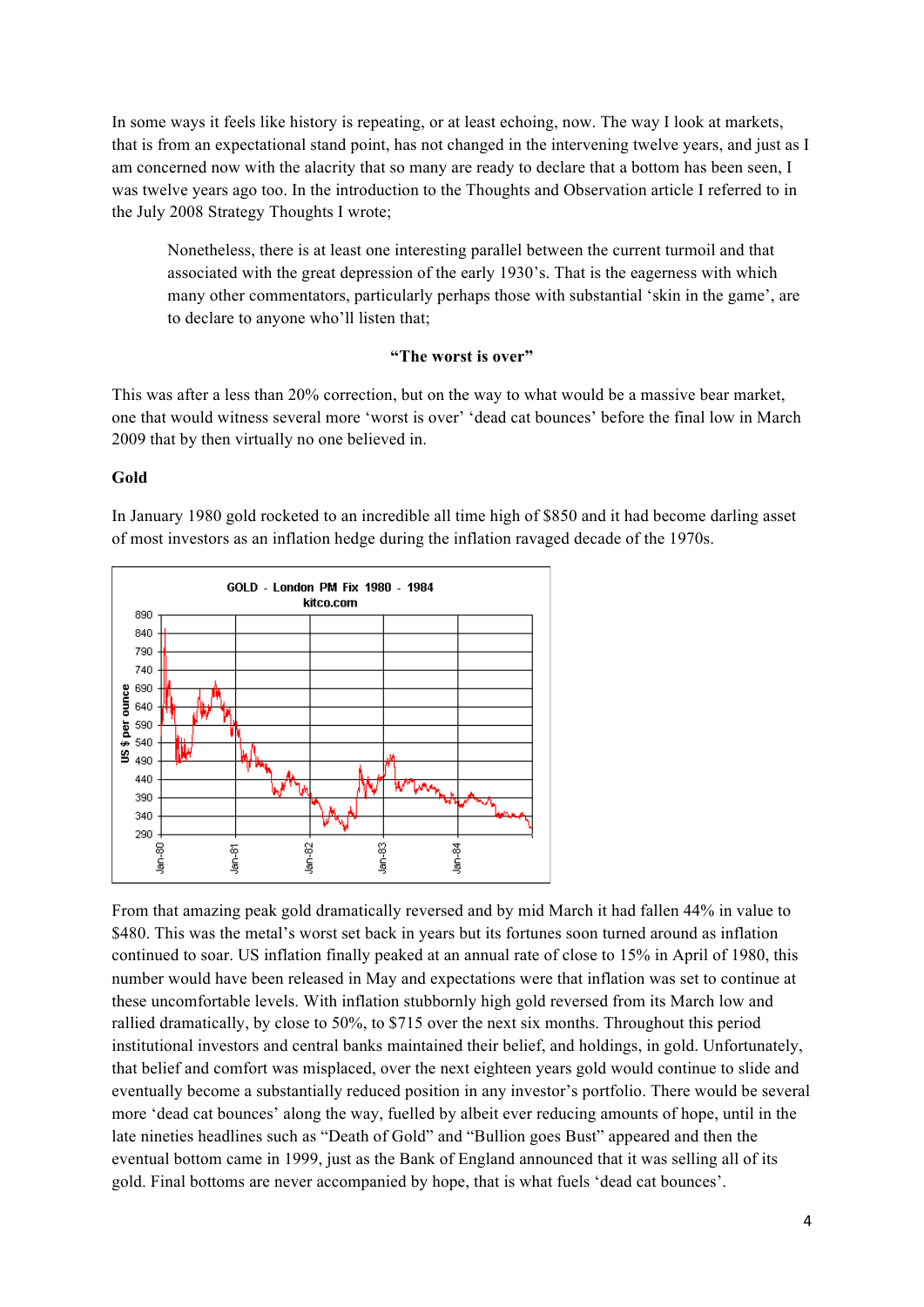#### **The Tech Wreck!**

The technology, media and telecommunications bubble of the nineties was arguably the biggest speculative bubble the world has ever seen. Looking back now it is easy to be smart after the event and ridicule the ludicrousness of the prices that were being paid for companies that had never made any money. But that is the nature of a bubble and it is not surprising, given the enormity of the bubble, that the fall was so dramatic. The NASDAQ grew more than five fold in value through the last five years of its bull market, but took less than three to fall 80% in value. Throughout that decline there were understandably several hope driven 'dead cat bounces'. The first was perhaps the most dramatic.



The NASDAQ peaked on the 11<sup>th</sup> March 2000 at 5,132, it then fell by 41% to 3,042 by the 25<sup>th</sup> May, but then things turned around, hope was very much still alive and well fuelled by still growing economic expectations. Rather than express concern at the stock market falls that had been seen economists continued to ratchet up their expectations for world growth. Leading this charge was the venerable IMF. In October of 1999 the IMF raised their outlook for global growth and did so again in May of 2000, largely on the back of the remarkable momentum they saw in the US. In May of 2000 the IMF wrote;

The world growth projection for 2000 has been raised as well, to around 4.25%. Moreover, the risks for the current year now appear to be mainly on the upside, given the continued strong momentum in the United States and the possibility that recovery in Europe might be more robust.

As it turned out a recession was less than one year away but at the time hope was clearly evident and it allowed an amazing 'dead cat bounce' in the NASDAQ. From the May low the index rallied 41%, back up to 4,289, everything seemed to be back to 'normal', or what had become to be accepted as normal. Sadly, as with all hope fuelled bounces, the market soon rolled over and continued its lengthy and painful bear market.

#### **Japan**

The Japanese bull market of the eighties was just as spectacular as that of the NASDAQ a decade later, and the bursting of its bubble was just as devastating. The Nikkei peaked at just below 39,000 on 29<sup>th</sup> December 1989, up more than 500% over the preceding decade. From there it began to slide and despite efforts by the Ministry of Finance to halt the slide the fall continued into early April. By then the Nikkei had fallen 31% to sit at 27,251, the same level it had been at eighteen months earlier.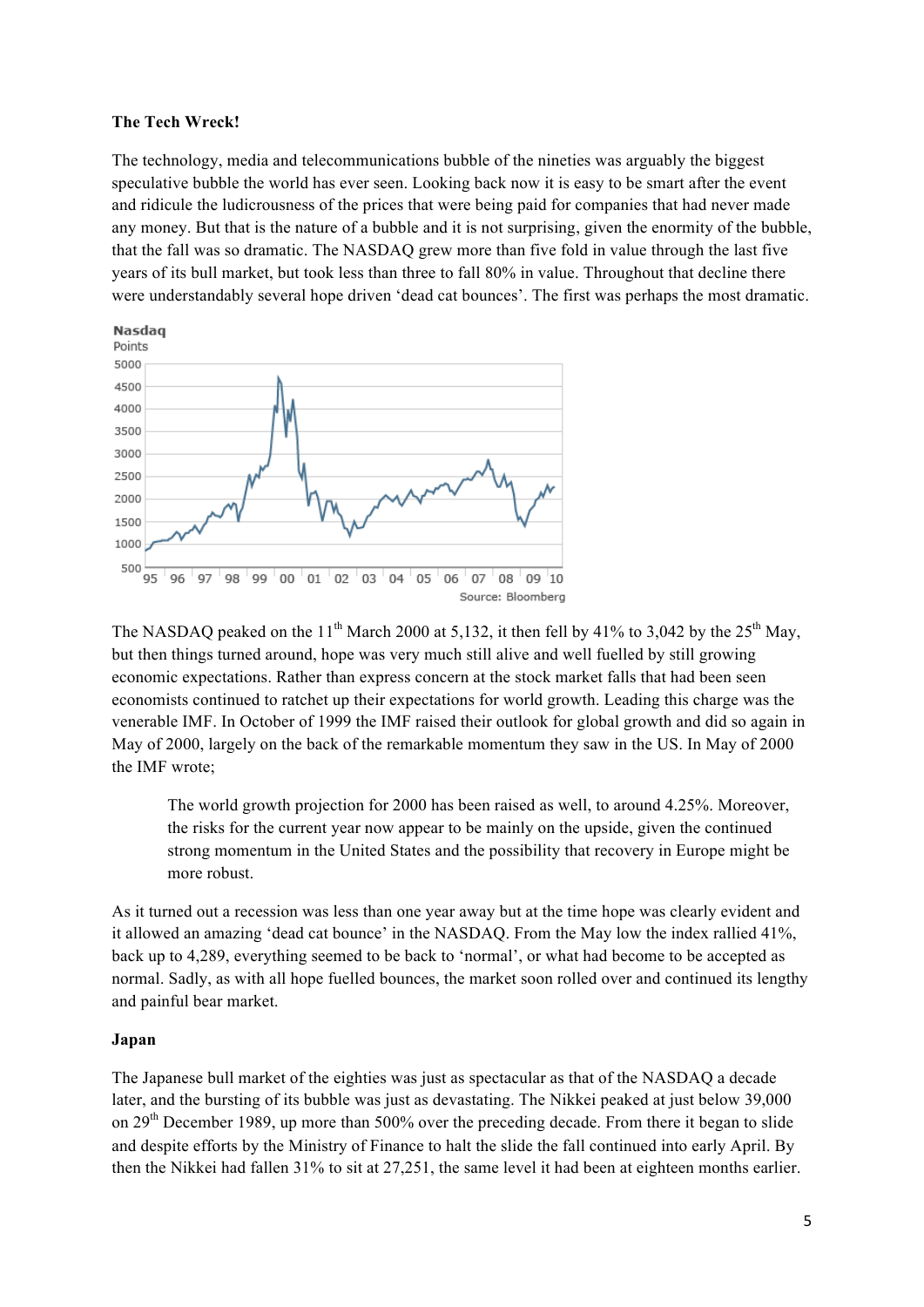

From that point the market began its first bounce, rising by 22% over the next four months. Not surprisingly hope was high when the bounce came and even as late as October the IMF were assessing the prospects for Japan as positive writing "Growth in Japan remains robust". As the chart above shows, over the ensuing years there were several quite meaningful bounces before the final low was eventually seen in either 2003 or 2009, more than 80% below the peak seen in 1989 and more than 75% below the levels achieved in the Nikkei's first 'dead cat bounce'.

#### **The Great Depression**



The chart above shows the full progression of the US stock market through the Great Depression with each of the bear market rallies labelled and a hint of the attitudes prevalent at the time. The first, and most enduring rally came after the climactic crash associated sell off with the Dow having fallen almost 50% from its all time high. From early November of 1929 through to early April 1930 the Dow rallied by 50% and recouped a little over half of its late 1929 losses. Accompanying this bounce, and no doubt helping to fuel it, was a stream of up beat commentary on the state of the market and the economy. A few examples that I included in "The Worst is over – Oh Yeah" back in 2008 included;